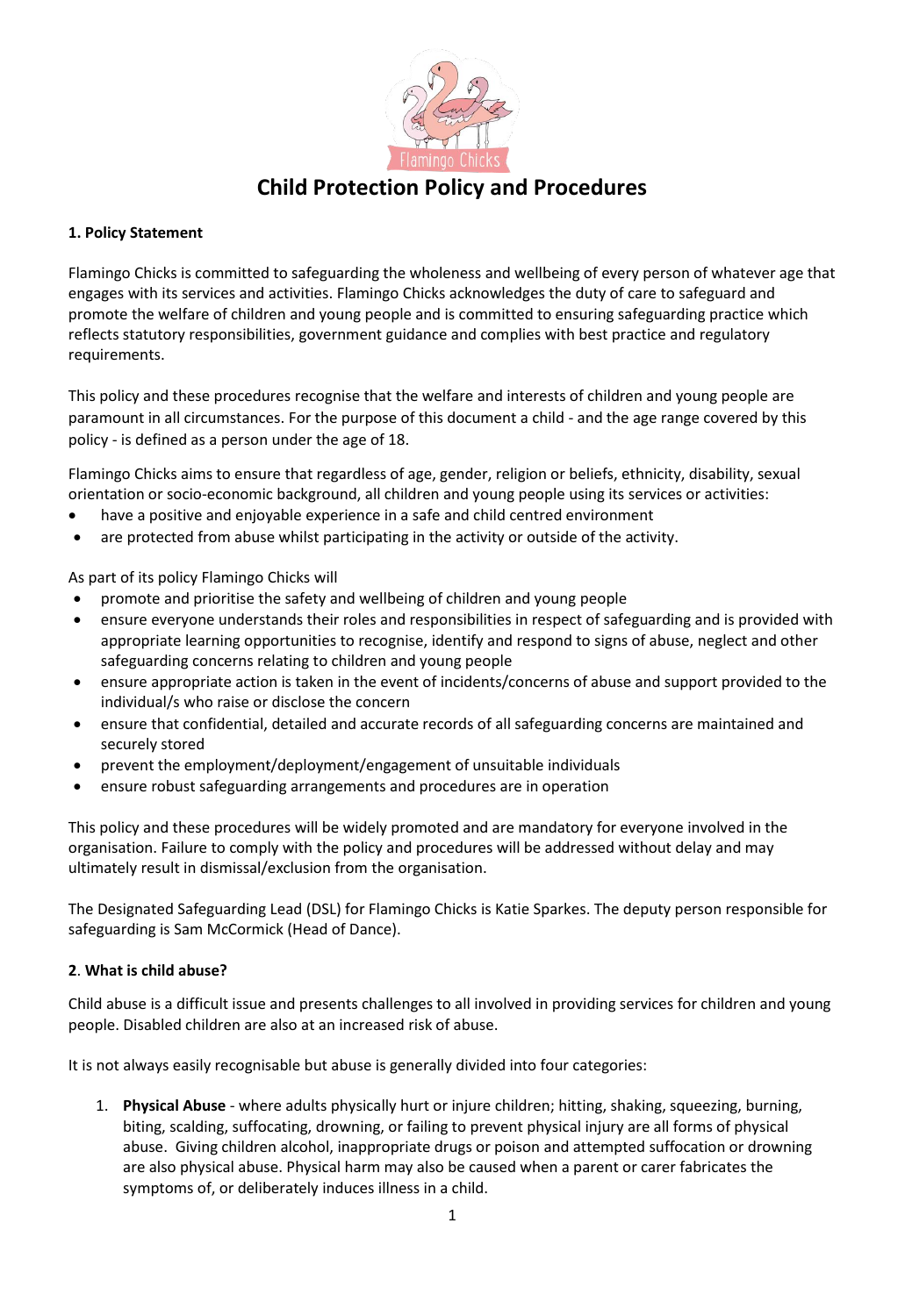- 2. **Neglect**  the persistent failure to meet a child's basic needs, like food, warm clothing or medical attention, likely to result in the serious impairment of the child's health or development. Neglect may involve a parent/carer failing to provide adequate food, protect a child from physical and emotional harm or danger, ensure adequate supervision, or ensure access to appropriate medical care or treatment. It may also involve neglect of a child's basic emotional needs. Emotional Abuse – persistent lack of love and affection damages children emotionally. Being constantly shouted at, threatened or taunted can make the child very nervous and withdrawn.
- 3. **Sexual Abuse** this is where children are encouraged or forced to observe or participate in any form of sexual activity. This could occur through unnecessary or inappropriate physical contact or through suggestive comments or innuendo or include showing children pornographic materials. Sexual abuse can take place online and technology can be used to facilitate offline abuse. Sexual abuse also includes grooming a child in preparation for abuse.
- 4. **Emotional Abuse** the persistent emotional maltreatment of a child as to cause severe and persistent adverse effects on the child's emotional development. It may involve conveying to a child that they are worthless or unloved, inadequate, or valued only in so far as they meet the needs of another person. It may include not giving the child opportunities to express their views, deliberately silencing them or "making fun" of what they say or how they communicate. It may feature age or developmentally inappropriate expectations being imposed on children. These may include interactions that are beyond a child's developmental capability, as well as overprotection and limitation of exploration and learning, or preventing a child participating in normal social interaction. It may involve seeing or hearing the illtreatment of another. It may involve serious bullying (including cyber bullying), causing children frequently to feel frightened or in danger, or the exploitation or corruption of children. Some level of emotional abuse is involved in all types of maltreatment of a child, though it may occur alone.

## **Other safeguarding issues that should also be considered:**

**Historical Abuse** - There may be occasions when a child will disclose abuse (sexual, physical, emotional or neglect) which occurred in the past. This information needs to be treated in exactly the same way as a disclosure of current child abuse. The reason for this is that the abuser may still represent a risk to children now.

**Domestic Abuse** - Any incident or pattern of incidents of controlling, coercive, threatening behaviour, violence or abuse between those aged 16 or over who are, or have been intimate family partners or family members regardless of gender or sexuality. The abuse can encompass, but is not limited to: psychological; physical; sexual; financial and emotional.

Exposure to domestic abuse and/or violence can have a serious, long lasting impact on children. Children experiencing this may demonstrate many of the symptoms listed in Recognising Abuse (below). Staff will need to treat them sensitively, record their concerns and consider informing the relevant organisation.

**Female Genital Mutilation (FGM)** - FGM has been a criminal offence in the UK since 1985. In 2003 it also became a criminal offence for UK nationals or permanent residents to take their child abroad to have female genital mutilation (Female Genital Mutilation Act 2003) Anyone found guilty of the offence faces a maximum penalty of 14 years in prison.

Section 73 of the Serious Crime Act 2015 amended the Female Genital Mutilation Act to include FGM protections orders (FGMPOs). An FGM protection order is a civil measure which can be applied for through a family court. The FGM protection order offers the means of protecting actual or potential victims from FGM under civil law.

All agencies have a statutory responsibility to safeguard children in terms of preventing girls from FGM and identifying children who have already survived the procedure. It is important that staff and volunteers are aware of what FGM is and the signs to look out for in girls at risk of the practice.

For more information please go to the BSCB FGM Safeguarding Guidance: <https://bristolsafeguarding.org/children-home/professionals/policies/#FGM>

Consider whether any other indicators exist that suggest FGM may take place or has already taken place, for example:

• The child has changed in behaviour after a prolonged absence from the setting;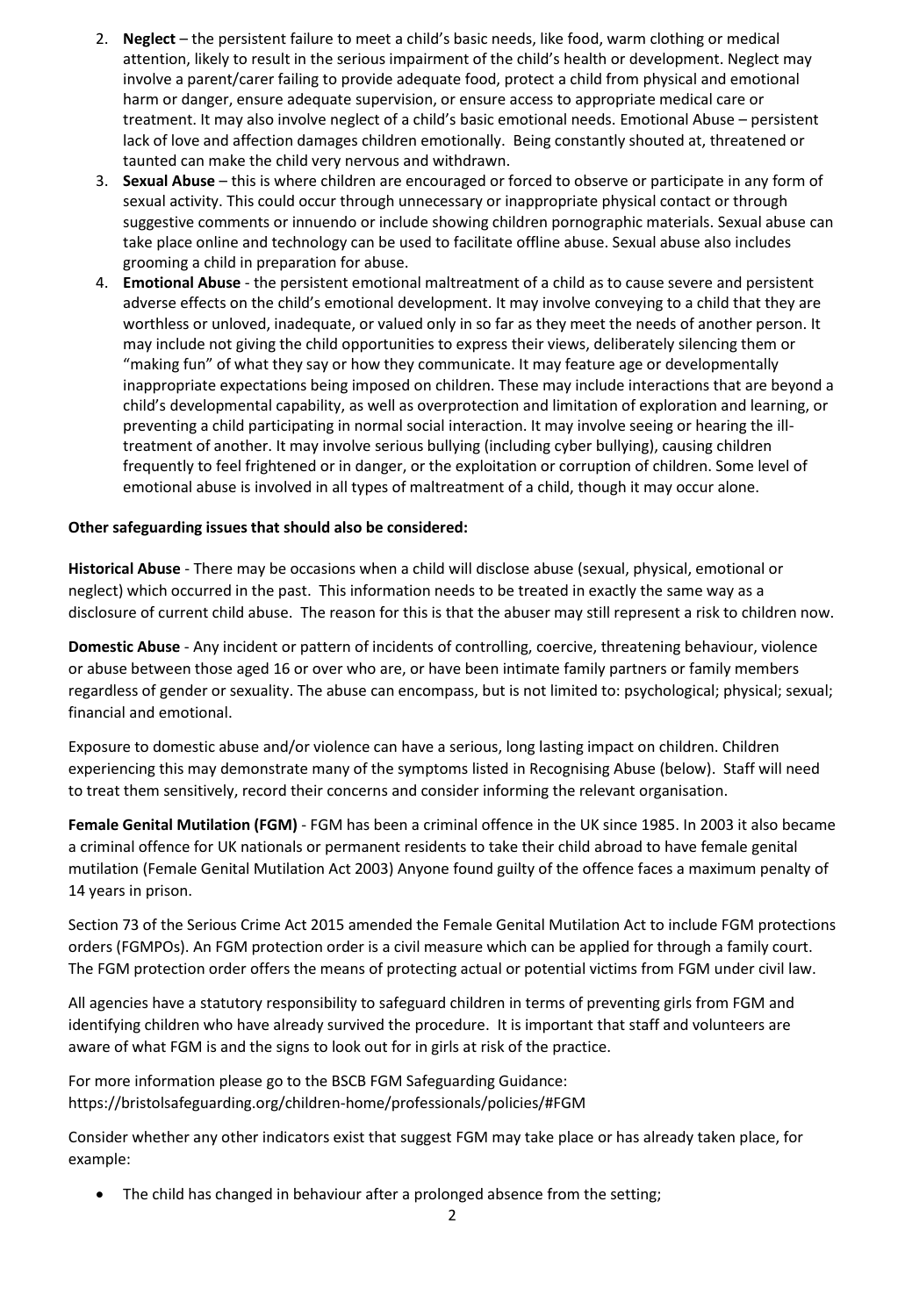- The child has health problems, particularly bladder or menstrual problems;
- The child has difficulty walking, sitting or standing and may appear to be uncomfortable.

If a girl is at immediate risk of FGM taking place, it is a significant child protection issue and must be reported to the police and/or First Response.

All staff and volunteers have a statutory duty to report if a girl under 18 informs you they have had FGM or if you see it. If FGM has taken place it is a significant child protection issue and must be documented and reported to the relevant local organisation and/or the police.

**Prevent Duty / Radicalisation** - it is essential that staff and volunteers are able to identify children who may be vulnerable to radicalisation and to know what to do when they are identified. Staff will be trained to recognise possible signs.

There is no single way of identifying an individual who is likely to be susceptible to a terrorist or extremist ideology. As with managing other safeguarding risks, staff and volunteers should be alert to changes in children's behaviour which could indicate that they may be in need of help or protection. It is important to take action if staff/volunteers observe behaviour of concern.

The Police Prevent Team can give advice, contact 01278 647466 or ring 101 and ask for the Prevent team, explaining you are calling about extremism or radicalisation.

In addition, if you think a child is at risk of extremism, the Counter Extremism Group must be contacted via email: [counter.extremism@education.gsi.gov.uk](mailto:counter.extremism@education.gsi.gov.uk) or Tel: 020 7340 7264

The DSL will take responsibility for making contact with the Police and relevant agencies, but all staff and volunteers have a responsibility for reporting any concerns to the DSL (see below)

# **3. Taking Steps**

Flamingo Chicks will seek to safeguard children and young people by:

- Valuing them, listening to and respecting them
- Recruiting staff and volunteers safely, ensuring all necessary checks (including Disclosure and Barring Service) are made – all DBS certificates will be enhanced and cover child and adult workforce.
- Sharing information about child protection and good practice with children, parents, staff and volunteers
- Sharing information about concerns with agencies who need to know and involving parents and children appropriately
- Providing effective management for staff and volunteers through supervision, support and training.

All staff and volunteers will be made aware of their responsibility to report any concerns to the Designated Safeguarding Lead (see section 4).

# **Awareness of Online Activities**

Flamingo Chicks also considers the potential risks associated with providing online classes and activities for children and young people and will always ensure that these are appropriately risk assessed. Safety guidance is provided for all sessions and appropriate online platforms used at all times.

Online classes require the attendance of at least one parent/carer or member of support staff to be present with the child/ren at all times, and a 'volunteer spotter' is provided by Flamingo Chicks in all classes to support teachers. Specific online safeguarding measures are in place, including ensuring children cannot use chat functions privately between themselves and parents/carers/settings have been provided with clear information on our procedures.

Online classes mean that children are sometimes joining our sessions from their homes – this is different to inperson sessions, which do not take place at home. Therefore, we have risk assessed this specifically, and have clear guidance for our team, volunteers, and parents/carers to ensure children are safe.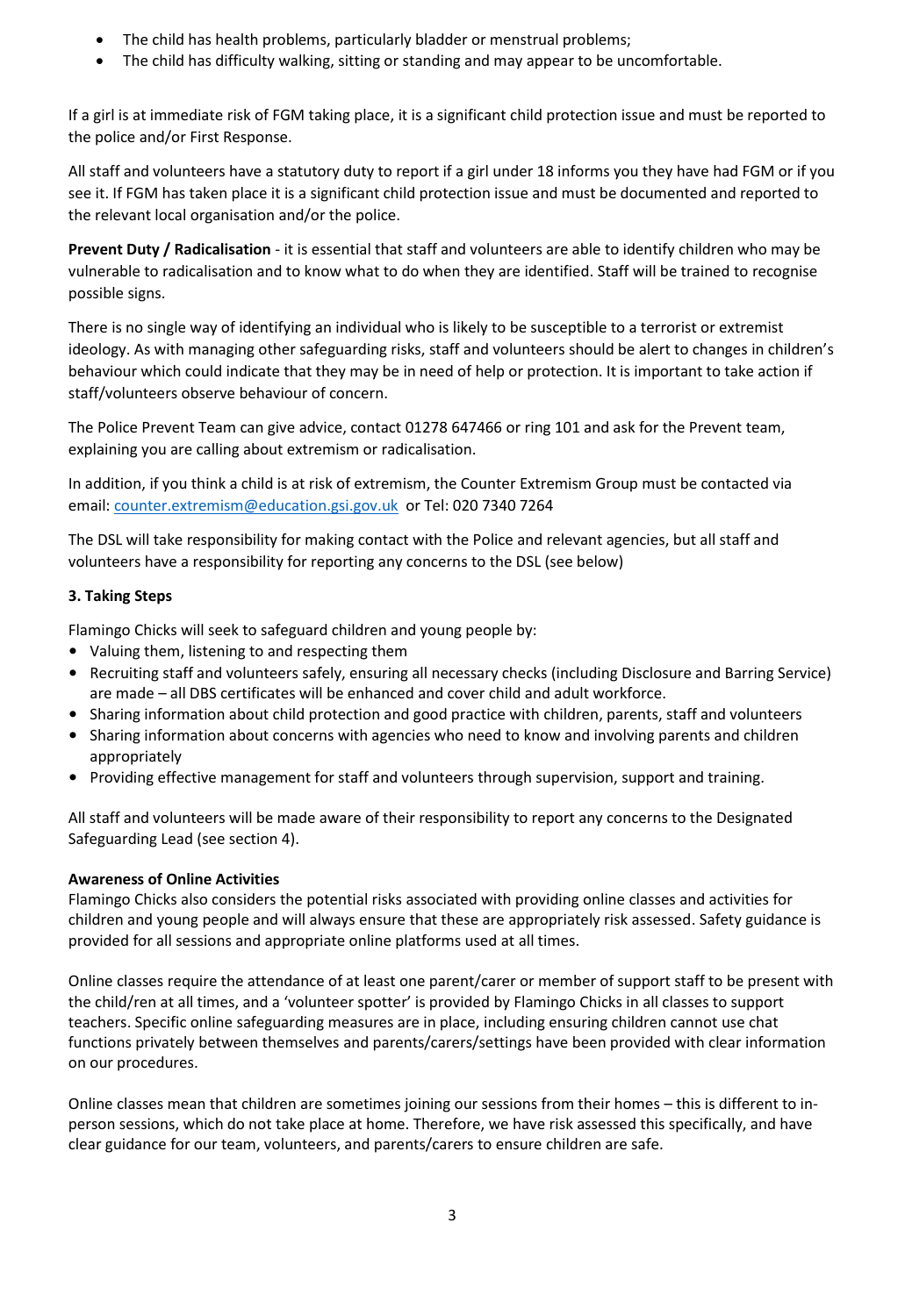Key members of staff have completed the NSPCC's 'Keeping Children Safe Online' course and Flamingo Chicks also follows guidance from leading dance and education organisations, such as People Dancing and One Dance UK, around safety when running classes online.

## **Recognising Abuse**

Recognising abuse is one of the first steps in protecting children and young people. There could be signs or behaviour that make you feel concerned. All staff should be alert to the following types of behaviour in children:

- Becoming excessively aggressive, withdrawn or clingy.
- Seeming to be keeping a secret.
- Significant changes in children's behaviour.
- Deterioration in children's well-being
- Unexplained bruising, marks or signs of possible abuse or neglect.
- Unreasonable fear of certain people or places.
- Acting out in an inappropriate way perhaps with adults, other children, toys or objects.
- Children's comments which give cause for concern, e.g.: inconsistent explanations of bruising, injuries or burns.
- Sexually explicit language or actions.

Not all concerns about children or young people relate to abuse, there may well be other explanations. It is important to keep an open mind and consider what you know about the child and their circumstances.

#### **4. What to do if abuse is suspected or disclosed**

If abuse is **suspected**, remain calm and report all concerns to Flamingo Chicks' DSL (Katie) straight away.

Is abuse is **disclosed** to a staff member or volunteer:

- stay calm
- listen to and reassure the child that they have done the right thing telling you
- do not ask leading questions
- never promise a child that you can keep it secret, be honest about who you will need to tell to help keep them safe. If a child asks what might happen next, it's ok to say you don't know but that you can support them if they want you to.
- do not ask the child to repeat what they have told you to another member of staff or volunteer, this will be done by trained professionals should the matter progress further.
- take a written record as soon as possible using the child's **actual words**
- all records should be factual be aware of making assumptions or interpreting what the child told you.
- report the disclosure to Flamingo Chicks' DSL (Katie) straight away, who will then be able to take this further.

It is not the role of leaders, staff or volunteers to investigate an allegation of abuse. Any member of staff or volunteer who receives a disclosure of abuse or suspects that abuse may have occurred **must report it immediately to the Designated Safeguarding Lead** (DSL) in Flamingo Chicks (Katie) or, if unavailable, to the deputy designated person (Sam).

As our activities take place within settings around the country, our DSL will then ensure they notify the DSL of the relevant setting straight away – this person will then be able to take the necessary action for their specific location, following the policies and procedures of their setting. Flamingo Chicks' DSL will then continue to liaise with them as appropriate.

All settings sign a Memorandum of Understanding with Flamingo Chicks, which includes agreement that the setting is to take overall responsibility for safeguarding and health and safety issues at all times.

In all situations, parents/carers will be informed unless to do so would present a risk to the child.

If abuse is disclosed, this may result in direct referral to a Social Work Team or to Early Help and/or advice and guidance being given about services to help families.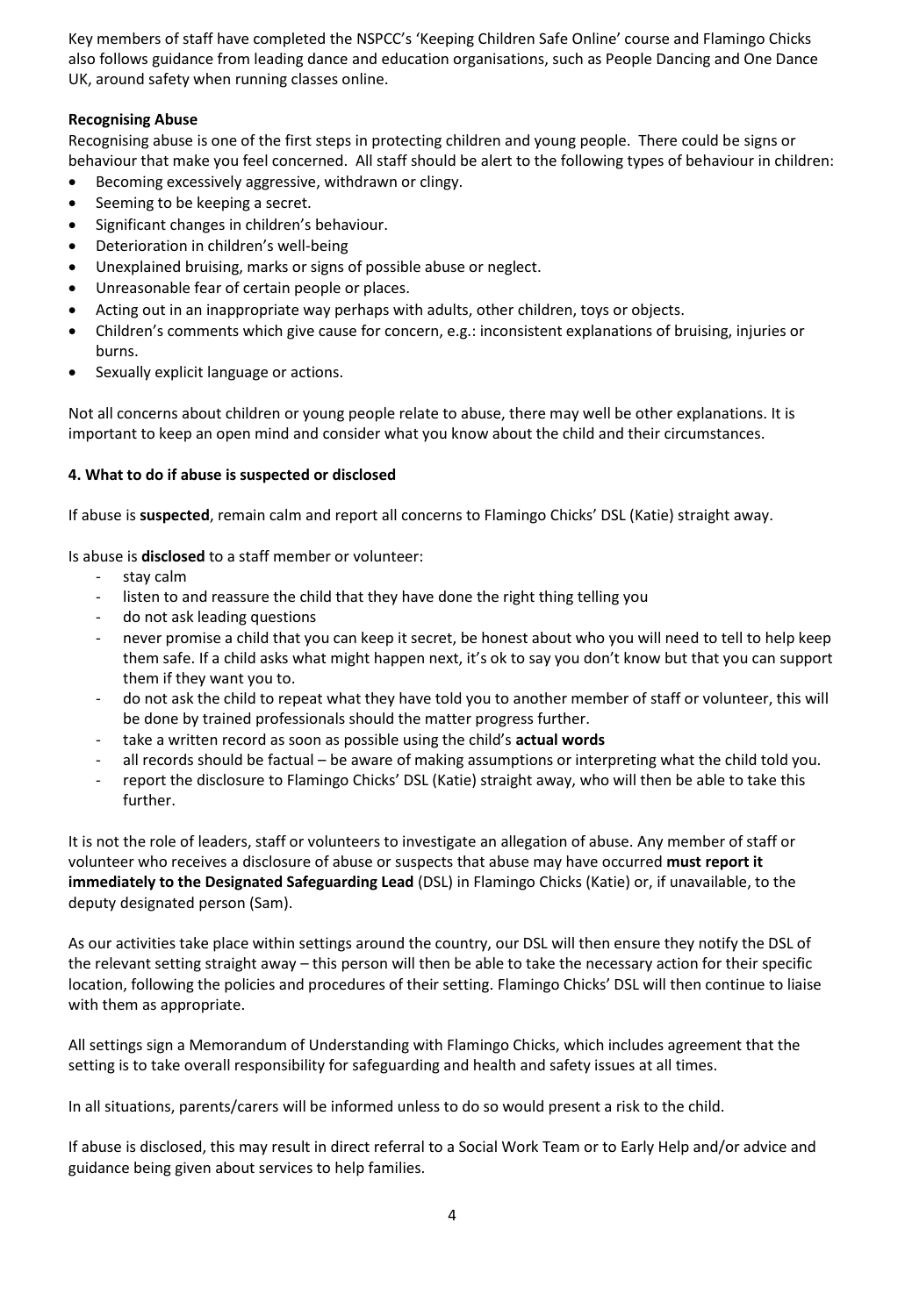If abuse is suspected, the DSL will monitor the situation and make a decision about how to proceed. The DSL can discuss any concerns they have and seek guidance from the relevant local organisation before actually reporting any child protection issues.

Confidentiality must be maintained and information relating to individual children and young people/families shared with staff on a strictly need to know basis.

## **5. Alleged Abuse by Staff or Volunteers**

Flamingo Chicks is committed to maintaining the highest standards of honesty, openness and accountability and recognises that employees and volunteers have an important role to play in achieving this goal.

They may be the first to know when someone inside or connected with an organisation is doing something illegal or improper, but may feel apprehensive about voicing their concerns. This may be because they feel that speaking up would be disloyal to their colleagues or the organisation itself. Or it may be because they do not think that their concerns will be taken seriously or they are afraid that they will be bullied or dismissed.

Flamingo Chicks does not believe that it is in anyone's interests for staff or volunteers with knowledge of wrongdoing to remain silent. It will take all malpractice very seriously, whether it is committed by staff, volunteers, consultants or contractors. It will also aim to support staff or volunteers whom make an allegation, and also those about whom an allegation has been made as appropriate.

An allegation or concern against a member of staff or volunteer must be passed to Flamingo Chicks' DSL or their deputy or, if the allegation concerns them both, direct to the Local Authority Designated Officer.

It may be clear in some cases, where a child has been injured and/or there is clear evidence or risk of significant harm, that an immediate referral must be made to the police, First Response or emergency services. In addition, either the DSL, or the person responsible must then contact the Local Authority Designated Officer (LADO) WITHIN 1 WORKING DAY of receiving the report of an allegation. The LADO's advice will then be followed.

## **6. Record Keeping**

Any member of staff or volunteer receiving a disclosure of abuse, or noticing possible abuse, must make an accurate record as soon as possible noting what was said or seen, putting the event into context, and giving the date, time and location. All records must be dated and signed.

All hand-written records will be retained, even if they are subsequently typed up in a more formal report. Written records of concerns about children or young people should be kept, even where there is no need to make a referral immediately.

All records relating to child protection concerns will be kept in a secure place and will remain confidential.

#### **7. Parental Involvement**

Flamingo Chicks is committed to helping parents/carers understand its responsibility for the welfare of all children and young people.

Parents/carers will be given information about the organisation's child protection procedures.

In most situations it may be appropriate, after consultation with the designated officer, for a staff member to talk to parents/guardians/carers to help clarify any initial concerns (as opposed to investigating possible abuse). For example, if a child seems withdrawn, he/she may have experienced an upset in the family, such as a parental separation, divorce or bereavement.

However, there are circumstances in which a child might be placed at even greater risk if concerns are shared – and advice and guidance must be sought from First Response if there is any uncertainty about contacting parents or carers about initial concerns.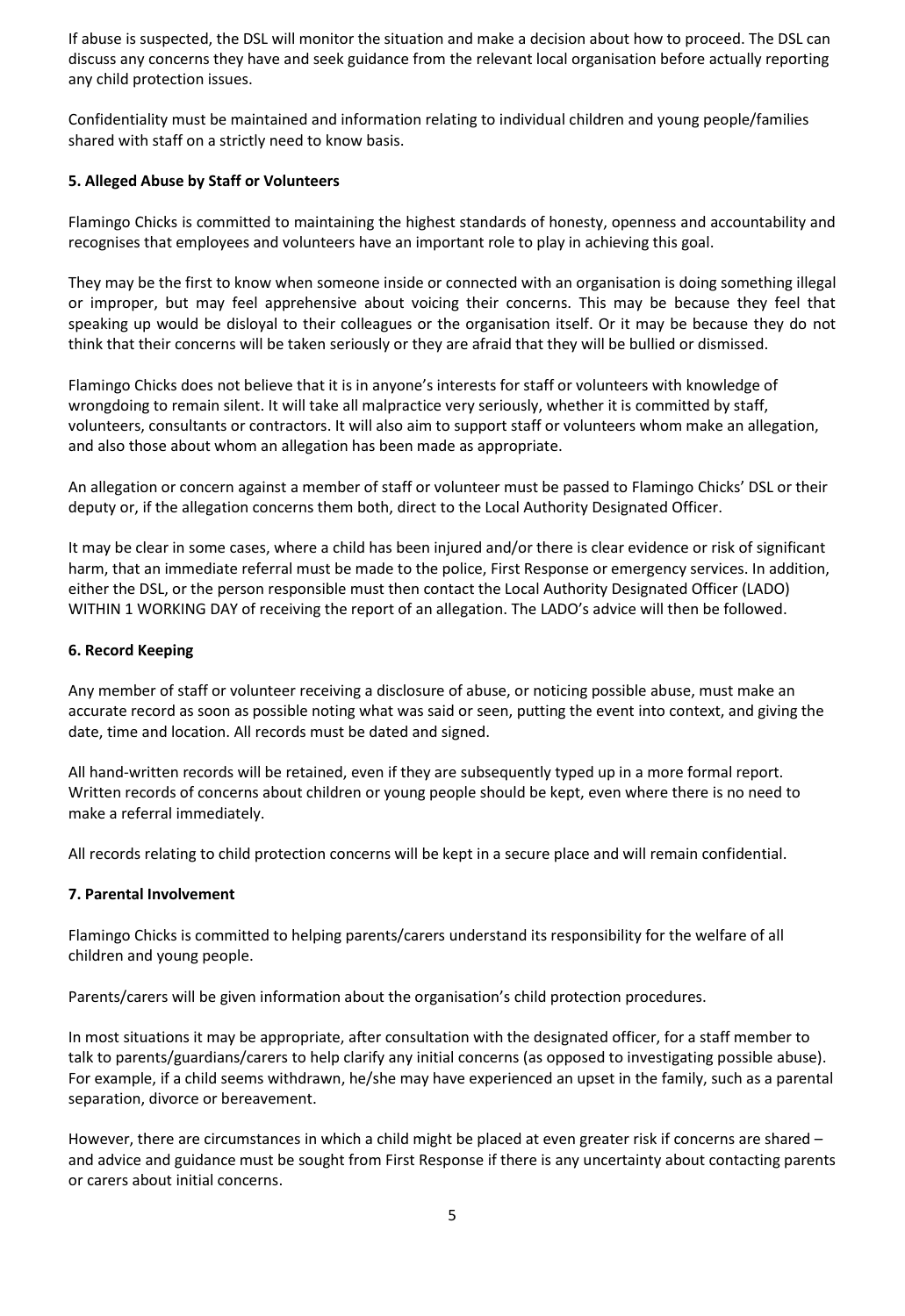## **8. Training**

All staff and volunteers will be made aware of this policy and asked to confirm they have read and understood it.

All staff will be required to undertake child protection training every two years and will be signposted to further training materials related to Child Protection alongside this. Any volunteer who works with a us for more than 3 days per 30 days will also undergo safeguarding training (we get this frequency from the enhanced DBS criteria).

Anyone else, e.g. volunteers who work with our children less than 3 days per 30 days will be required to undertake our own online training, which explains their safeguarding responsibilities. They will also get a copy of this and other relevant policies.

The recommended course we signpost staff and volunteers to is the NSPCC Child protection course: An online introductory safeguarding course for anyone who works with children.

The designated Child Protection representatives within Flamingo Chicks are Katie Sparkes (Founder) and Sam McCormick (Head of Dance). Katie is the Designated Safeguarding Lead (DSL) and will undertake Keeping Bristol Safe Partnership multi-agency training every two years. Sam will attend safeguarding training local to her in West Yorkshire.

Attending these courses will ensure that Flamingo Chicks meets the requirements documented in Working Together 2018: <https://www.gov.uk/government/publications/working-together-to-safeguard-children--2>

## **9. Review**

The policy will be reviewed every year.

# **Appendix A – Useful contacts**

**Designated Safeguarding Lead:** Katie Sparkes / 07968081152 / [Katie@flamingochicks.co.uk](mailto:Katie@flamingochicks.co.uk)

#### **Deputy Safeguarding Person:**

Sam McCormick / 07740 366365 / [sam@flamingochicks.co.uk](mailto:sam@flamingochicks.co.uk)

#### **BRISTOL**

Referral Agencies:

 $\bullet$  First Response - 0117 9036444

The place to call if you are concerned about a child or young person or think they need some help. Calls to First Response may result in direct referral to a Social Work Team or to Early Help and/or advice and guidance being given about services to help families.

- Disabled Children Team Tel: 0117 9038250
- Out of Office Hours Tel: 01454 615 165 (Emergency Duty Team)
- Email [childprotection@bristol.gov.uk](mailto:childprotection@bristol.gov.uk)

#### Staff Allegations

• Local Area Designated Officer - Telephone 0117 903 7795, Work mobile: 07795 091020

Support and advice

- South West Child Protection Procedures (online guidance[\) www.swcpp.org.uk](http://www.swcpp.org.uk/)
- Bristol Safeguarding Children Board (training) -Tel: 0117 3532505
- BAND Development and Support Worker –Tel: 0117 9542128.